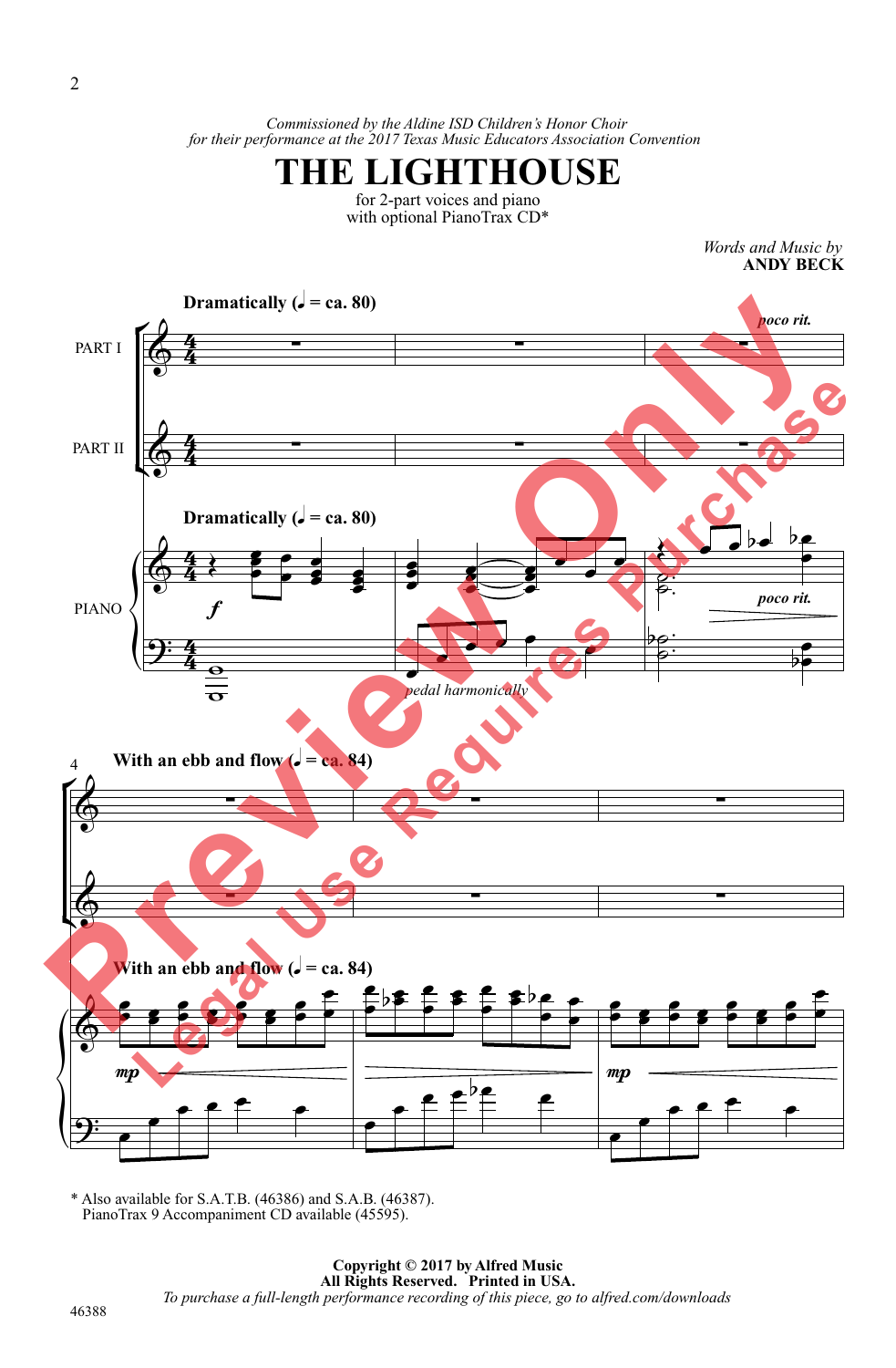

3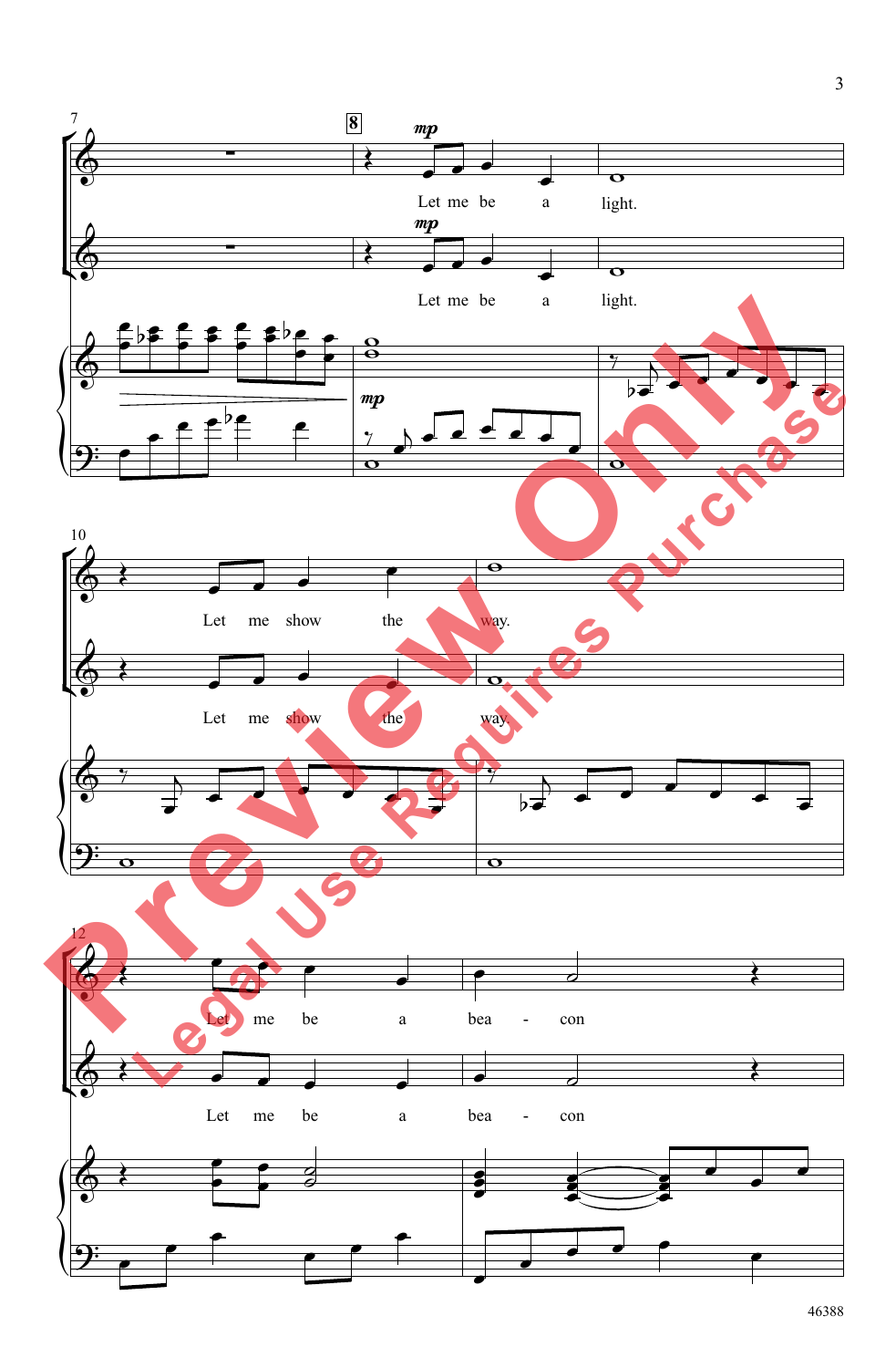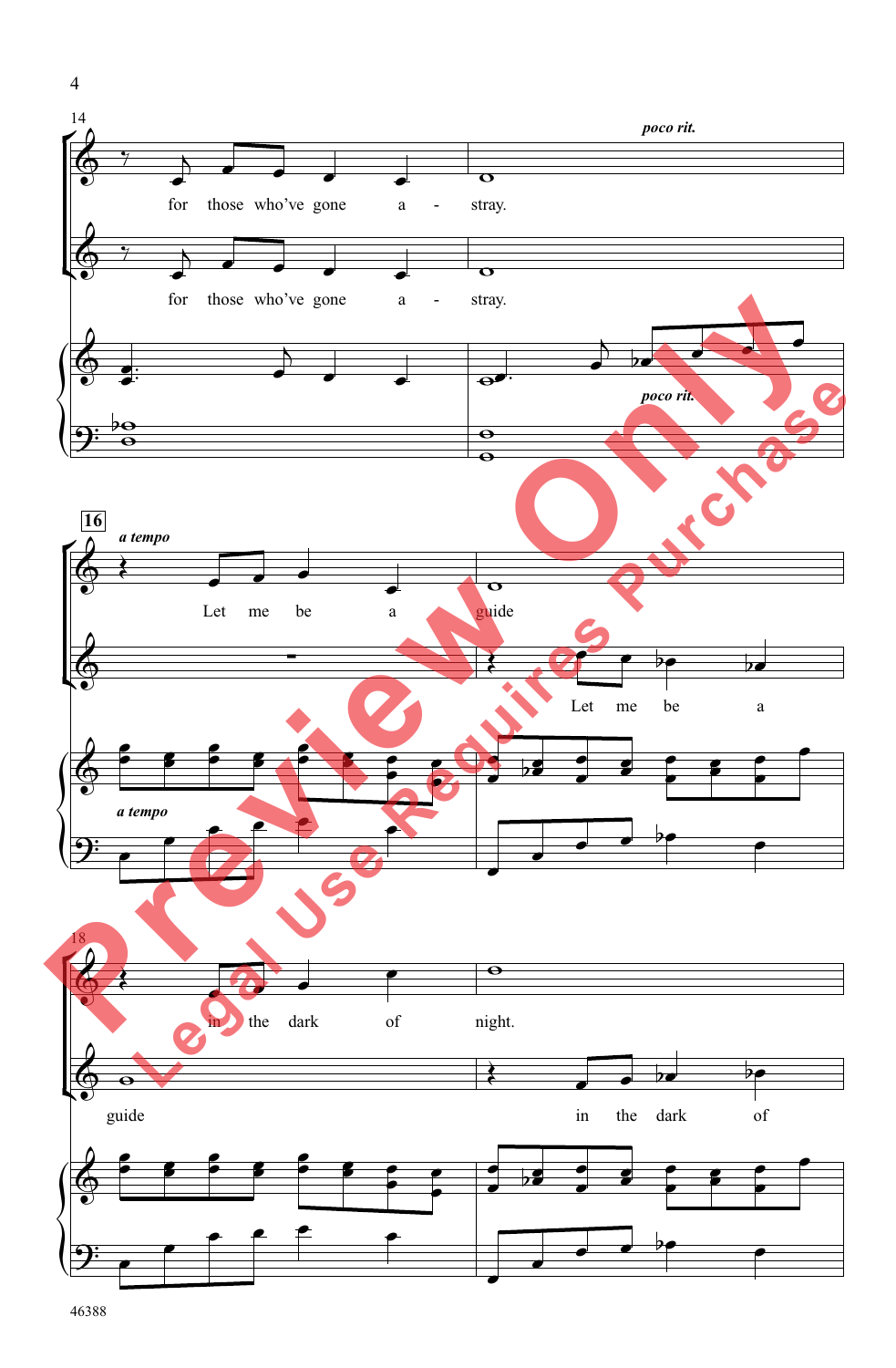

46388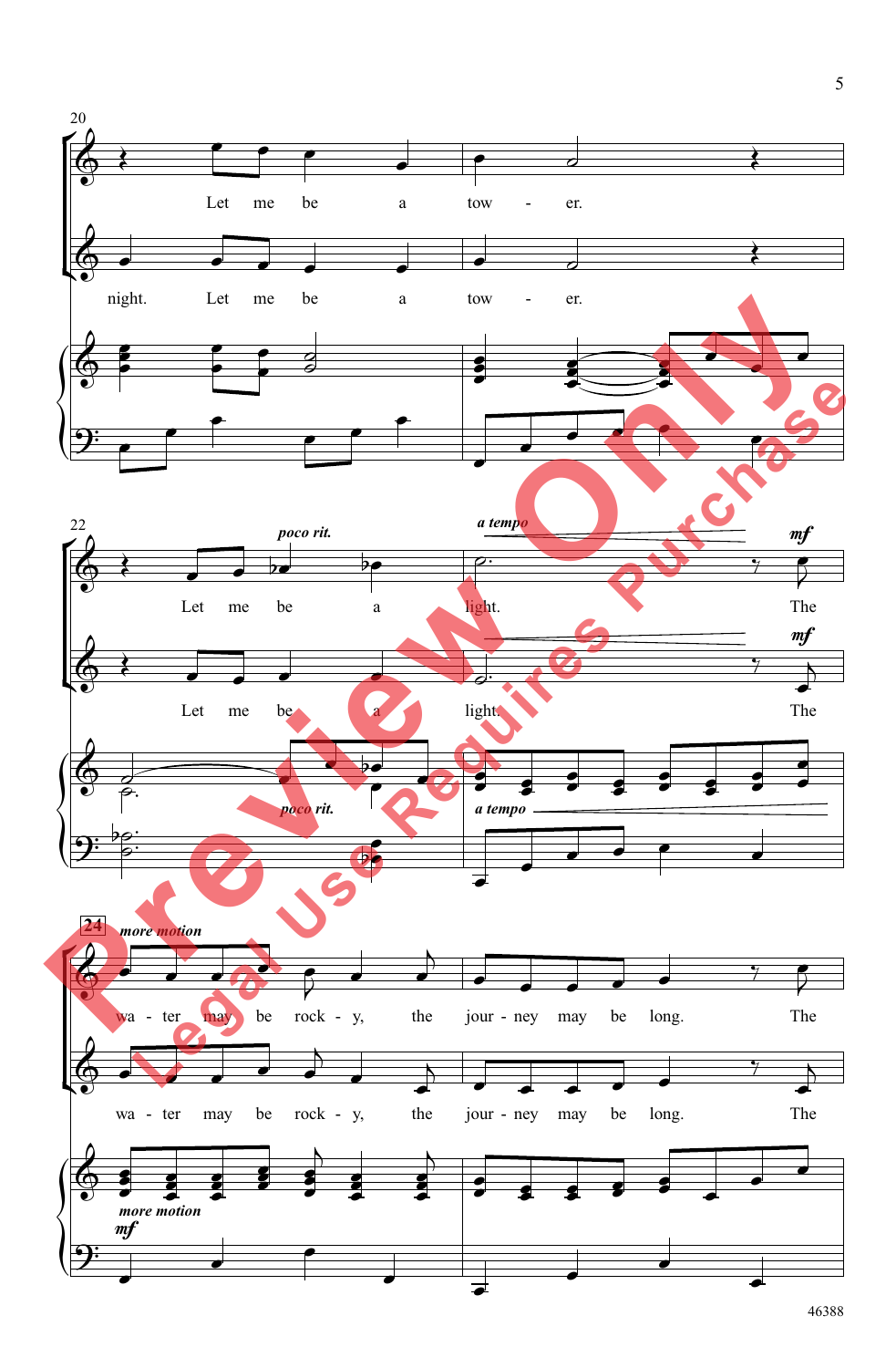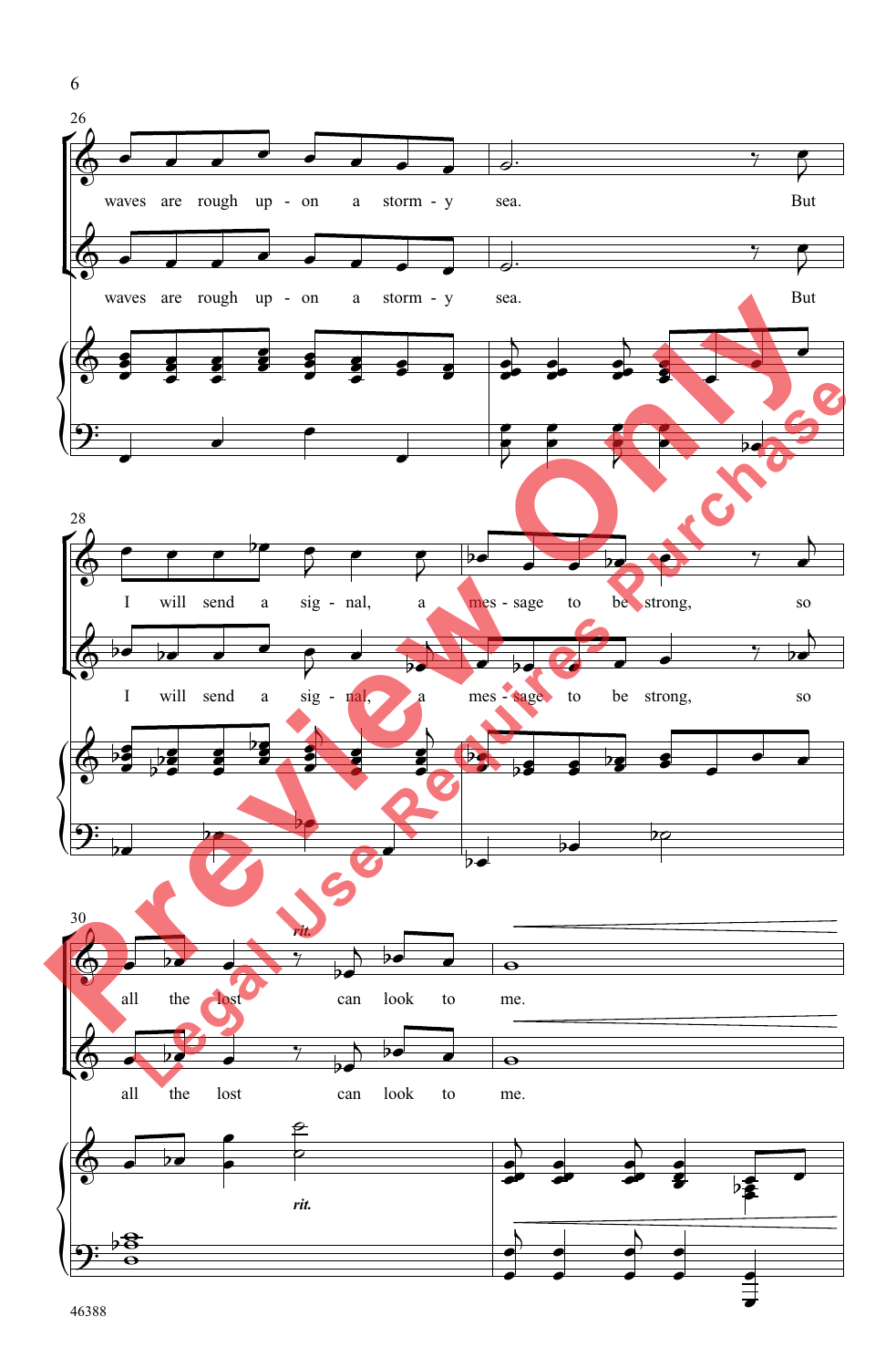

46388